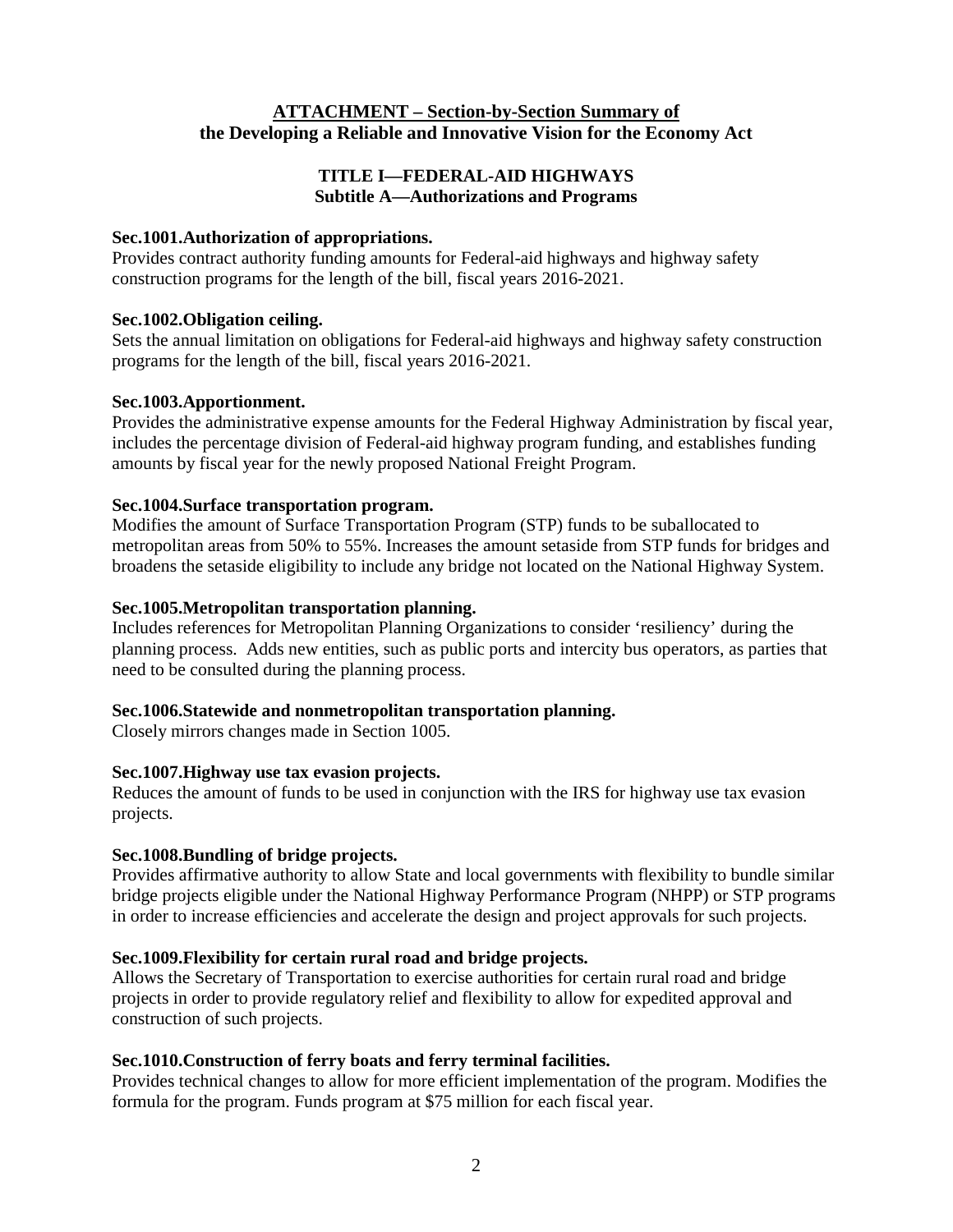# **Sec.1011.Highway safety improvement program (HSIP).**

Restricts the use of HSIP funds so that they may only be used on safety infrastructure projects versus behavioral safety projects. Adds new eligibilities. Modifies the high-risk rural road safety special rule.

# **Sec.1012.Data collection on unpaved public roads.**

Gives States flexibility with respect to MAP-21 data collection requirements on unpaved public roads. Flexibility is based on unpaved roads and fatality data.

### **Sec.1013.Congestion mitigation and air quality improvement (CMAQ) program.**

Makes technical changes to allow for proper implementation of the program. Clarifies the provision related to the priority use of funding for PM2.5 projects. Increases flexibility to address air quality related to transportation activities from ports by making eligible for CMAQ funding projects that reduce emissions from certain port equipment. Provides flexibility with respect to the PM2.5 setaside for States with low population densities.

# **Sec.1014.National freight program.**

Authorizes dedicated funding for a new, focused freight program for States to fund projects that enhance regional and national freight movement.

### **Sec.1015.Assistance for major projects program.**

Authorizes a new program to fund major surface transportation projects of national and regional significance.

#### **Sec.1016.Transportation alternatives.**

Makes technical changes to allow for proper implementation of the program. Provides that the program will be 100% suballocated to local governments.

# **Sec.1017.Consolidation of programs.**

Provides continued funding for safety clearinghouses and public service programs that have received funding since SAFETEA-LU.

# **Sec.1018.State flexibility for National Highway System modifications.**

Clarifies and makes explicit the authority for States and local governments to review and modify the functional classification of rural and urban principal arterials which were added to the National Highway System under MAP-21.

#### **Sec.1019.Toll roads, bridges, tunnels, and ferries.**

Makes technical changes to allow for proper implementation of the tolling provisions.

# **Sec.1020.HOV facilities.**

Makes technical modifications to align HOV and HOT lane authorities and requirements. Updates and modernizes the definition of a low-emission and energy-efficient vehicle. Institutes a more structured procedure that public entities must follow to address degraded performance of an HOV facility.

#### **Sec.1021.Interstate system reconstruction and rehabilitation pilot program.**

Modifies an existing tolling pilot program to create a use-it-or-lose-it process for States occupying the three slots currently available under the program.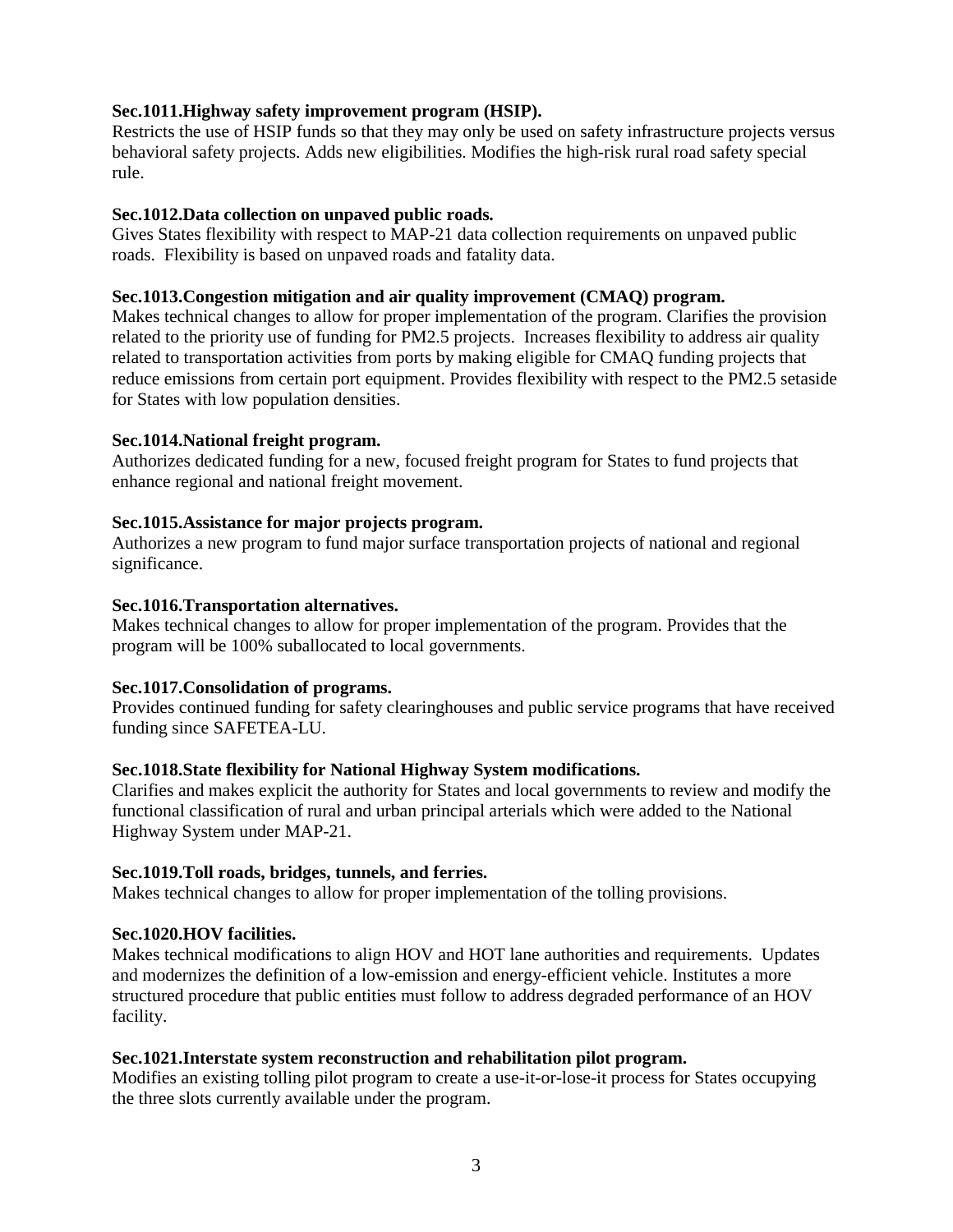### **Sec.1022.Emergency relief for federally owned roads.**

Makes technical changes to allow for proper implementation of the program.

### **Sec.1023.Bridges requiring closure or load restrictions.**

Provides authority for the Secretary of Transportation to require States, local governments, and tribal agencies to properly close or restrict loads on bridges when there are unsafe conditions.

### **Sec.1024.National electric vehicle charging and natural gas fueling corridors.**

Requires the Secretary of Transportation to designate electric vehicle charging and natural gas fueling corridors across the nation to identify the needs and most vital locations for such fueling and charging infrastructure.

#### **Sec.1025.Asset management.**

Modifies the term used to describe the condition of a bridge in need of repair, from "structurally deficient" to a more modern term utilized by FHWA, "poor condition".

### **Sec.1026.Tribal transportation program amendment.**

Decreases program management and oversight and project-related administrative expenses related to the tribal transportation program from 6% to 5%. Increases the set-aside for high-priority tribal bridges from 2% to 3%.

### **Sec.1027.Nationally significant Federal lands and Tribal projects program.**

Authorizes a General Fund appropriation for a major project discretionary grant program for transportation projects on facilities owned by federal land management agencies or tribes.

### **Sec.1028.Federal lands programmatic activities.**

Makes technical changes to allow for effective implementation of the program.

# **Sec.1029.Federal lands transportation program.**

Makes technical changes to allow for effective implementation of the program and adds the Bureau of Reclamation to the list of eligible entities.

# **Subtitle B—Acceleration of Project Delivery**

#### **Sec.1101.Categorical exclusion for projects of limited Federal assistance.**

Provides for an inflationary adjustment to the categorical exclusion for projects of limited federal assistance.

#### **Sec.1102.Programmatic agreement template.**

Requires the Secretary of Transportation to create a programmatic agreement template for categorical exclusions.

#### **Sec.1103.Agency coordination.**

Provides that participating agencies engaging in the environmental review process provide comments, responses, studies, or methodologies on those areas within their special expertise or jurisdiction.

#### **Sec.1104.Initiation of environmental review process.**

Allows a project sponsor to initiate the environmental review process when sources such as TIFIA loans are the potential funding source for the project. Allows a project sponsor to request a specific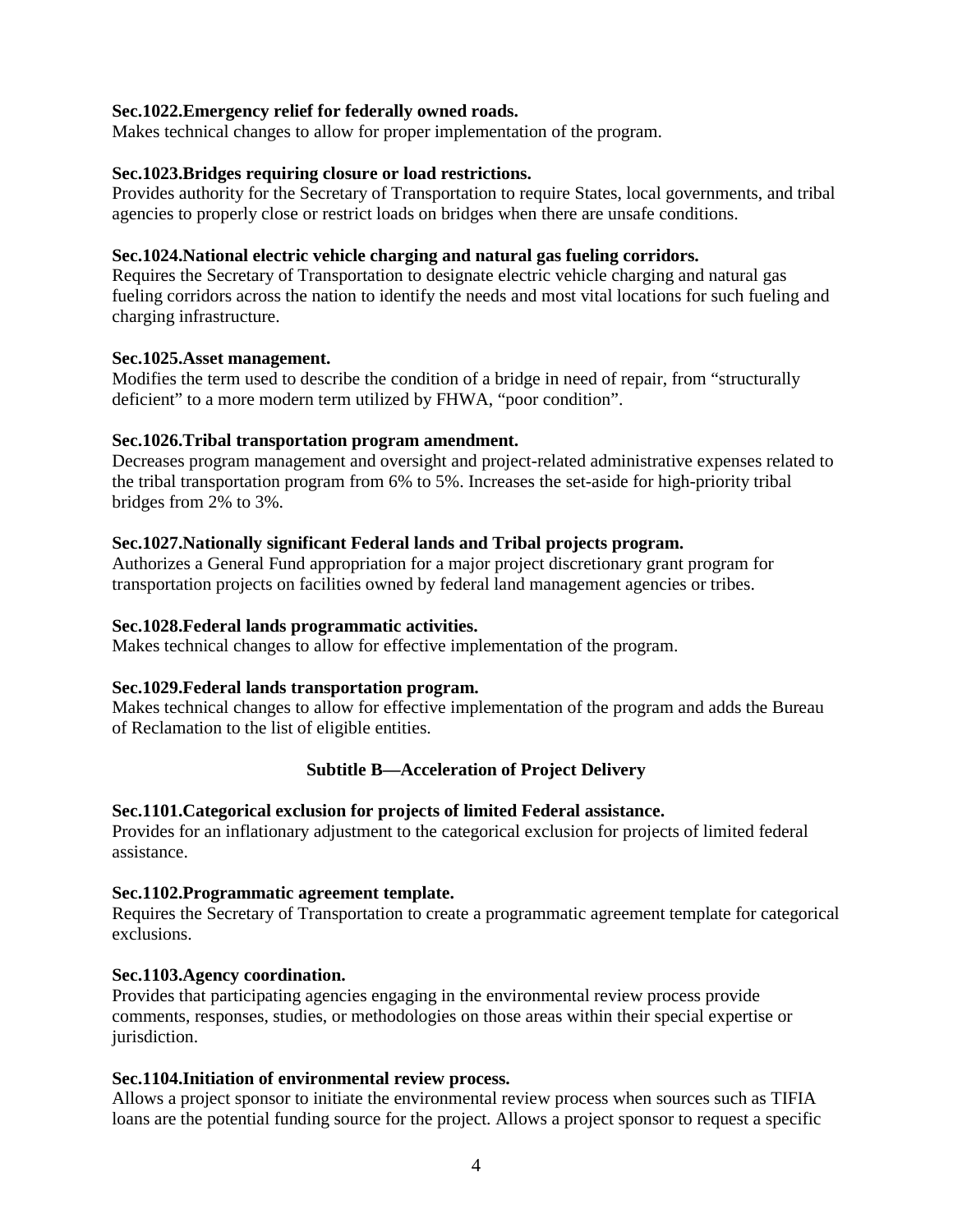operating administration or secretarial office within DOT to serve as the Federal lead agency for the project. Encourages agencies to reduce duplication in the evaluation of alternatives during the NEPA and planning processes.

# **Sec.1105.Improving collaboration for accelerated decision making.**

Requires the lead agency to establish a schedule for completion of the environmental process when an EA or EIS is required. Adjusts the time period for application of financial penalty provision against a Federal agency.

# **Sec.1106.Accelerated decisionmaking in environmental reviews.**

Codifies section 1319 of MAP-21 in title 23, United States Code, to clarify that the provision was not intended to amend the NEPA statute.

# **Sec.1107.Improving transparency in environmental reviews.**

Requires the Secretary of Transportation to establish an online platform to report project level status of the reviews, approvals, and permits required for compliance with NEPA or other Federal laws.

# **Sec.1108.Integration of planning and environmental review.**

Reduces duplication and makes it easier for documents prepared during the transportation planning process to be used during the environmental review process, consistent with NEPA.

# **Sec.1109.Use of programmatic mitigation plans.**

Requires a Federal agency responsible for environmental reviews, permits, or approvals for a transportation project to consider any programmatic mitigation plans developed by a State or MPO to address environmental impacts of future transportation projects.

# **Sec.1110.Adoption of Departmental environmental documents.**

Allows an operating administration within DOT to adopt a draft EIS, FEIS, EA or any other document issued under NEPA by another operating administration within DOT for a project if the project is substantially similar to the project for which the document was developed.

# **Sec.1111.Technical assistance for States.**

Provides that a State may request technical assistance from DOT when assuming responsibility for categorical exclusion determinations. Extends period for corrective action during the termination process when a State assumes such responsibility.

# **Sec.1112.Surface transportation project delivery program.**

Extends period for corrective action during the termination process when a State assumes NEPA responsibility from the Secretary of Transportation.

# **Sec.1113.Categorical exclusions for multimodal projects.**

Expands the application of categorical exclusions for multimodal projects to all DOT actions rather than only those funded under title 23, United States Code, or chapter 53 of title 49.

# **Sec.1114.Modernization of the environmental review process.**

Requires the Secretary to examine ways to modernize, simplify, and improve implementation of the NEPA process.

# **Sec.1115.Service club, charitable association, or religious service signs.**

Grandfathers existing service club, charitable association, or religious service signs in all States with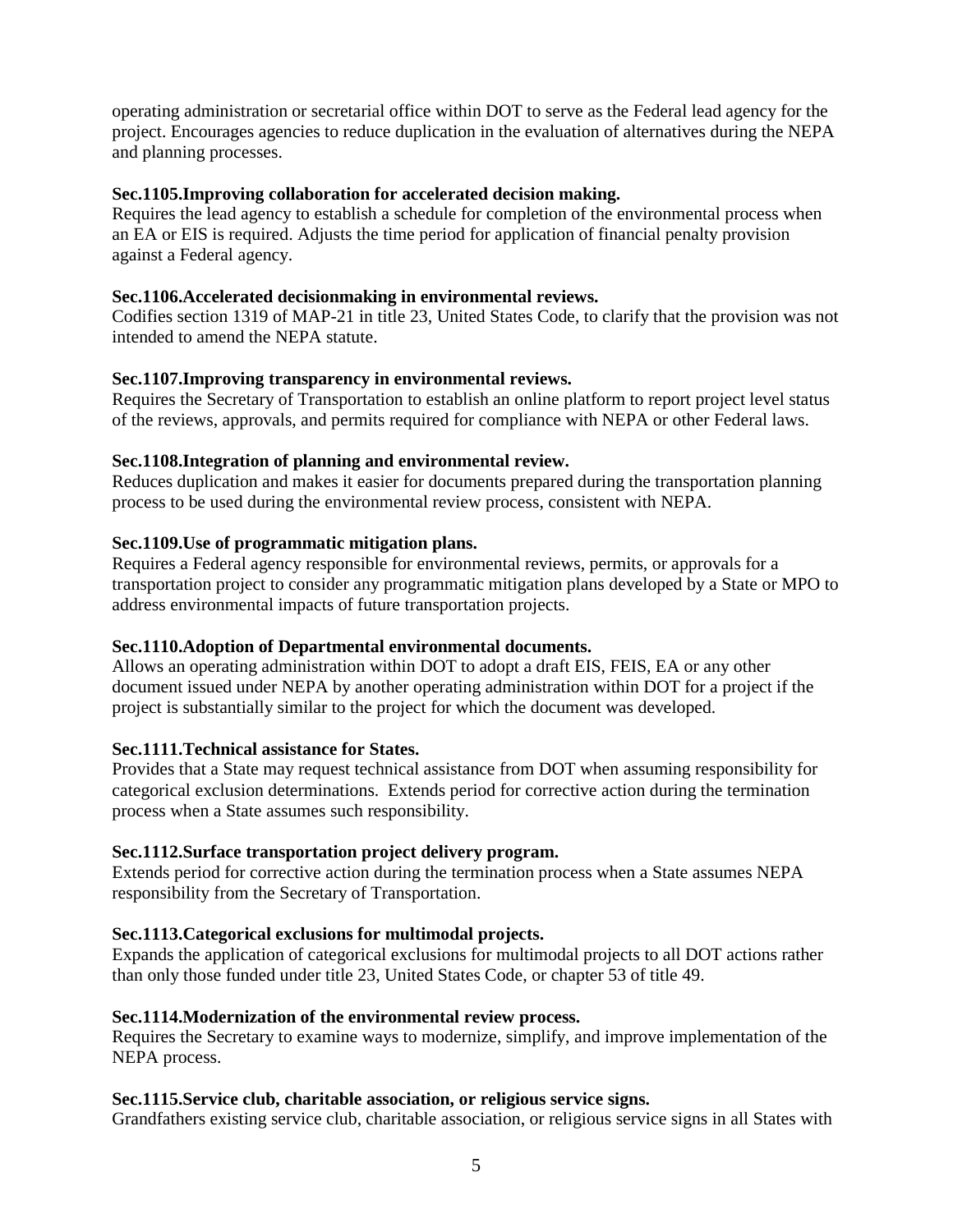a size of 32 square feet or less.

### **Sec.1116.Satisfaction of requirements for certain historic sites.**

Aligns the Section 4(f) and 106 processes to achieve efficiency in reviews for historic sites while continuing to provide important protection for cultural resources including mitigating potential impacts.

### **Sec.1117.Bridge exemption from consideration under certain provisions.**

Exempts a category of ordinary concrete and steel bridges constructed after 1945 from Section 4(f) review.

# **Sec.1118.Elimination of barriers to improve at-risk bridges.**

Provides a temporary authorization for the taking of nesting swallows when conducting a construction project on a bridge in serious condition. The temporary authorization would expire upon the issuance of a final rule by the Secretary of Interior that provides a process for such takes.

### **Sec.1119.At-risk project preagreement authority.**

Allows States or subreceipients of Federal-aid funds to incur preliminary engineering expenses atrisk before project authorization is received and request reimbursement of such expenses from Federal funds if certain criteria are met.

# **Subtitle C—Miscellaneous**

### **Sec.1201.Credits for untaxed transportation fuels.**

Allows States that collect revenue on vehicles that operate on fuels not taxed at the Federal level to use this revenue as a "soft match" to increase the Federal share on projects.

# **Sec.1202.Justification reports for access points on the Interstate System.**

Provides a clarification regarding the type of projects covered by the justification report provision.

# **Sec.1203.Exemptions.**

Provides minor exemptions to truck weight laws for natural gas vehicles, emergency vehicles, and a small segment in the state of Arkansas.

#### **Sec.1204.High priority corridors on the national highway system.**

Provides for three new future Interstate designations.

#### **Sec.1205.Repeat intoxicated driver law.**

Provides that State laws may be viewed in combination for purposes of meeting the requirements of section 164 of title 23, United States Code.

#### **Sec.1206.Vehicle-to-infrastructure equipment.**

Adds vehicle-to-infrastructure eligibilities under the NHPP and STP programs.

# **Sec.1207.Designated projects.**

Provides States flexibility to repurpose earmarks older than 10 fiscal years that have been obligated less than 10 percent of the amount originally made available.

#### **Sec.1208.Relinquishment.**

Allows a State transportation agency to relinquish park-and-ride lot facilities to a local government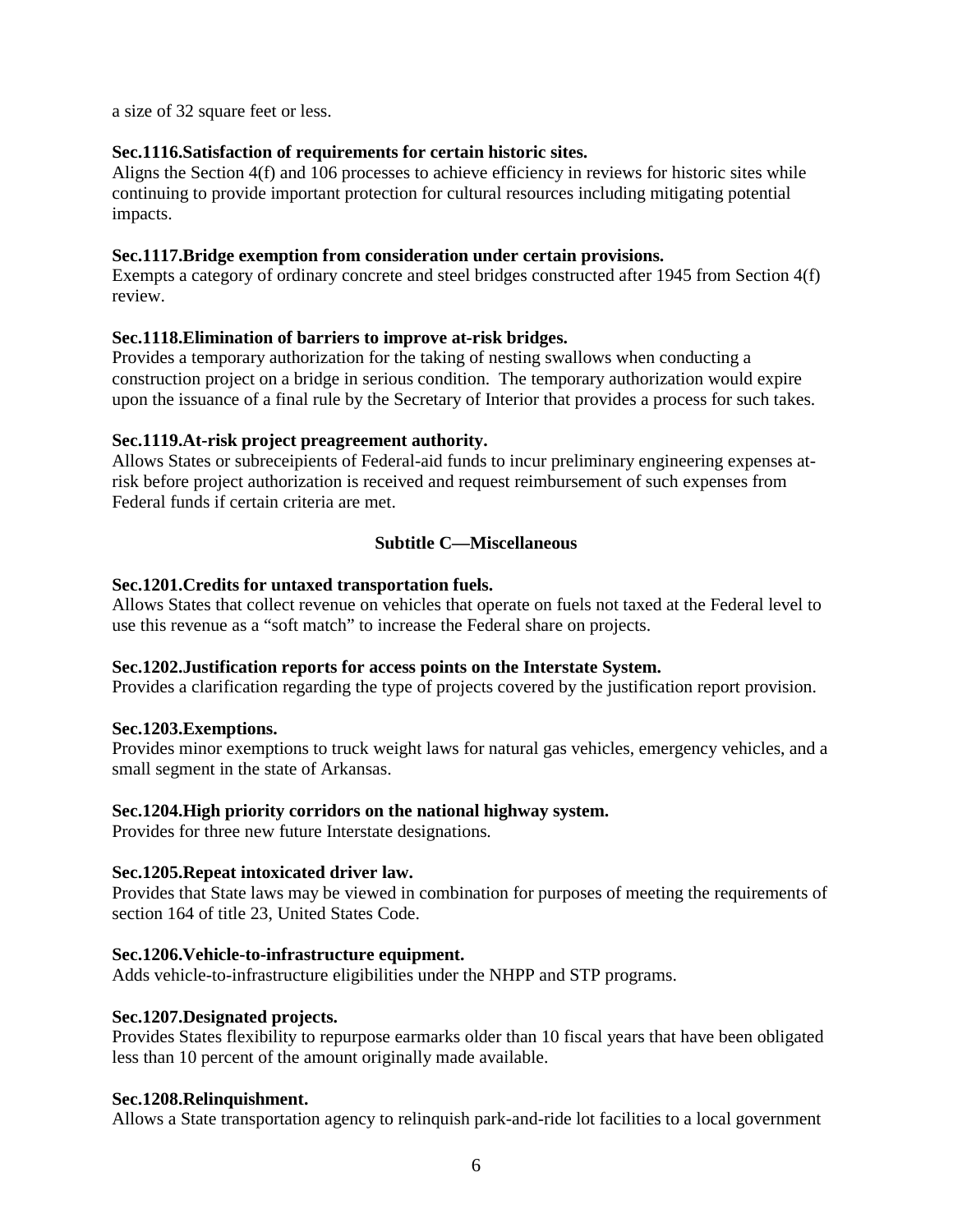agency for highway purposes.

### **Sec.1209.Transfer and sale of toll credits.**

Establishes a toll credit pilot program to study the feasibility of implementing a toll credit marketplace.

### **Sec.1210.Regional infrastructure accelerator demonstration program.**

Establishes a regional infrastructure demonstration program to improve infrastructure priorities and financing strategies for the accelerated development of a project eligible for funding under the TIFIA program.

### **TITLE II—TRANSPORTATION INNOVATION Subtitle A—Research**

#### **Sec.2001.Research, technology, and education.**

Requires that at least 50% of the funds authorized to carry out the Technology and Innovation Deployment Program be distributed through grants to outside entities.

### **Sec.2002.Intelligent transportation systems.**

Establishes a competitive grant component to the ITS program to accelerate the deployment, operation, systems management, intermodal integration, and interoperability of ITS.

### **Sec.2003.Future interstate study.**

Provides funding for the Secretary to enter into an agreement with the Transportation Research Board of the National Academies to conduct a study on the actions needed to upgrade and restore the Interstate System.

#### **Sec.2004.Researching surface transportation system funding alternatives.**

Provides funding for the research of user-based alternative revenue mechanisms that preserve a user fee structure to maintain the long-term solvency of the Highway Trust Fund.

# **Subtitle B—Data**

#### **Sec.2101.Tribal data collection.**

Requires entities carrying out a project under the Tribal Transportation Program to collect and submit project level data to the Secretaries of Transportation and Interior.

#### **Sec.2102.Performance management data support program.**

Provides a funding source for the Federal Highway Administration to develop, use, and maintain data sets and data analysis tools to assist metropolitan planning organizations and States in carrying out performance management analyses.

# **Subtitle C—Transparency and Best Practices**

#### **Sec.2201.Every Day Counts initiative.**

Recognizes and continues the Federal Highway Administration's Every Day Counts initiative.

#### **Sec.2202.Department of Transportation performance measures.**

Requires the Secretary to report on progress and achievements made by the Department with respect to the performance management requirements established under MAP-21.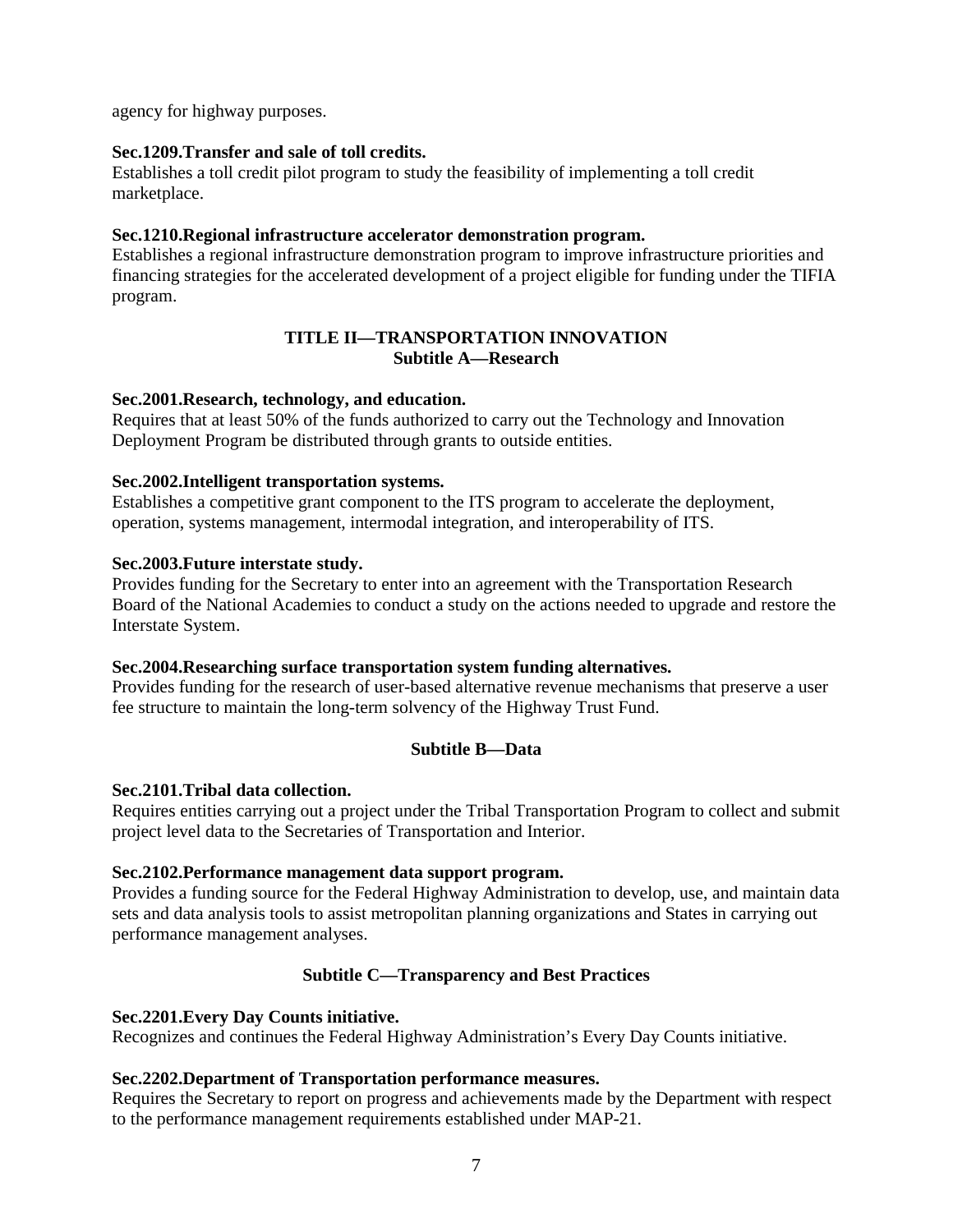# **Sec.2203.Grant program for achievement in transportation for performance and innovation.**

Authorizes a General Fund appropriation for a grant program to incentivize high performing States in the area of performance management.

### **Sec.2204.Highway trust fund transparency and accountability.**

Requires the Federal Highway Administration to report elemental project level data by fiscal year.

### **Sec.2205.Report on highway trust fund administrative expenditures.**

Requires the Comptroller General to submit a report to Congress describing the use of administrative expenses by the Federal Highway Administration.

### **Sec.2206.Availability of reports.**

Requires all reports submitted to Congress by DOT to also be posted on the DOT's website.

### **Sec.2207.Performance period adjustment.**

Under MAP-21 States and MPOs have two performance periods to meet the targets they set for themselves under each of the performance measures. This provision reduces these to one performance period.

### **Sec.2208.Design standards.**

Adds two manuals for consideration by the Secretary when establishing design standard criteria. Provides flexibility to local jurisdictions to use a different roadway design guide than the State when the local jurisdiction owns the roadways on which the project is being undertaken.

# **TITLE III—TRANSPORTATION INFRASTRUCTURE FINANCE AND INNOVATION ACT OF 1998 AMENDMENTS**

#### **Sec.3001.Transportation Infrastructure Finance and Innovation Act of 1998 amendments.**

This section updates the TIFIA program to enable it to be better utilized by rural areas and more accessible for small projects. This is accomplished by using the leveraging ability of the program to support state infrastructure banks and allowing U.S. DOT to set-aside program funding for the explicit purpose of replacing the fees typically collected from TIFIA borrowers to pay for independent financial analysis and outside counsel for rural projects. This section also makes technical modifications to the TIFIA program and reinstates the ability of a state to capitalize their state infrastructure bank with their federal-aid highway funds.

# **TITLE IV—TECHNICAL CORRECTIONS TO MAP–21**

# **Sec.4001.Technical corrections.**

Provides technical corrections identified during implementation of MAP-21.

# **TITLE V—MISCELLANEOUS**

#### **Sec.5001.Appalachian development highway system.**

Provides States flexibility with respect to the Federal match provided for ADHS projects.

#### **Sec.5002.Appalachian regional development program.**

Provides authority for a high-speed broadband deployment initiative to be carried out by the